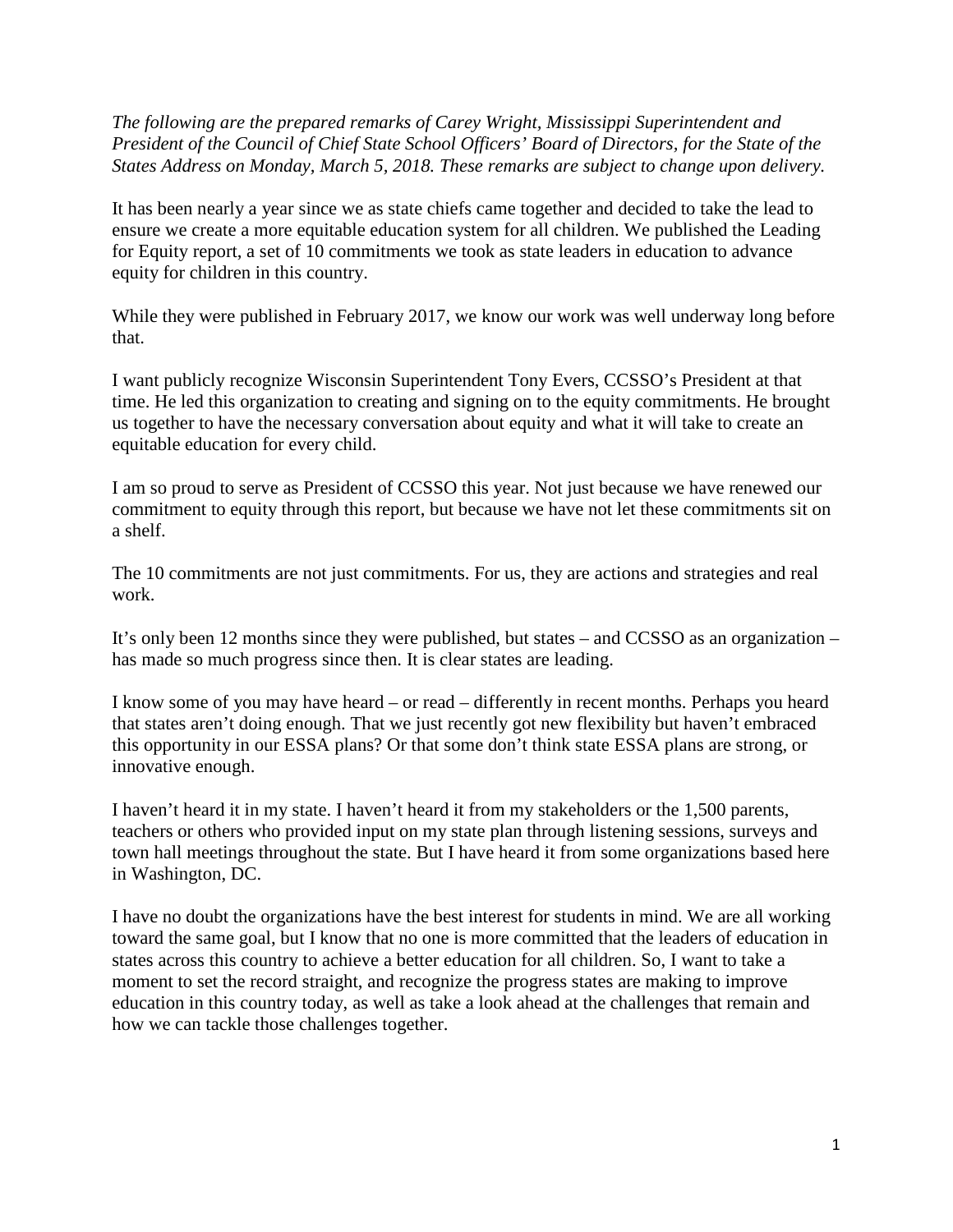To do this, I think we have to look at our commitment to equity and how we are advancing that. ESSA and the plans we submitted are important, but those are just one piece of the work we are doing for the kids in this country.

Let's take a moment and recognize the progress underway today, and take a look ahead at the challenges that remain.

# **The first commitment is to Prioritize Equity: Set and Communicate an Equity Vision and Measurable Targets**

This means that chief state school officers demonstrate their commitment to equity by analyzing data to determine the greatest gaps and challenges and how to work with stakeholders to address these challenges in the strategic vision.

This is underway in a number of states.

We saw states renew their commitment to equity in their written plans for the Every Student Succeeds Act – and put pen to paper to outline strong plans for how they will improve education for some of our most vulnerable students.

Outside of ESSA, states are making remarkable progress.

In DC, State Superintendent Hanseul Kang's office publishes annual Equity Reports that show demographic information of students, break down suspension rates and student achievement scores into subgroups, and more. These reports are one way the District is working to increase transparency around how schools are serving traditionally underserved populations.

In Maryland, Superintendent Karen Salmon has taken the ten *Leading for Equity* Commitments and asked directors and managers within the state agency to review the commitments, make connections to their work, and regularly report on their progress in staff meetings.

Our own organization CCSSO created our new strategic plan for 2017-2020 in July. It is all focused on the 10 Leading for Equity commitments and how the organization is supporting states to make progress against these commitments.

Many of you know, the CCSSO Board of Directors is in the process of finding a new Executive Director. While this is a time of transition, it has been seamless because we have a strong, clear strategic plan guiding the work of the organization today and moving forward.

# **The second commitment is Start from Within: Focus on the State Education Agency.**

This means that state education agencies are strategic about how their staff are organized and prepared to advance equity for all children.

Several states are making progress in this work.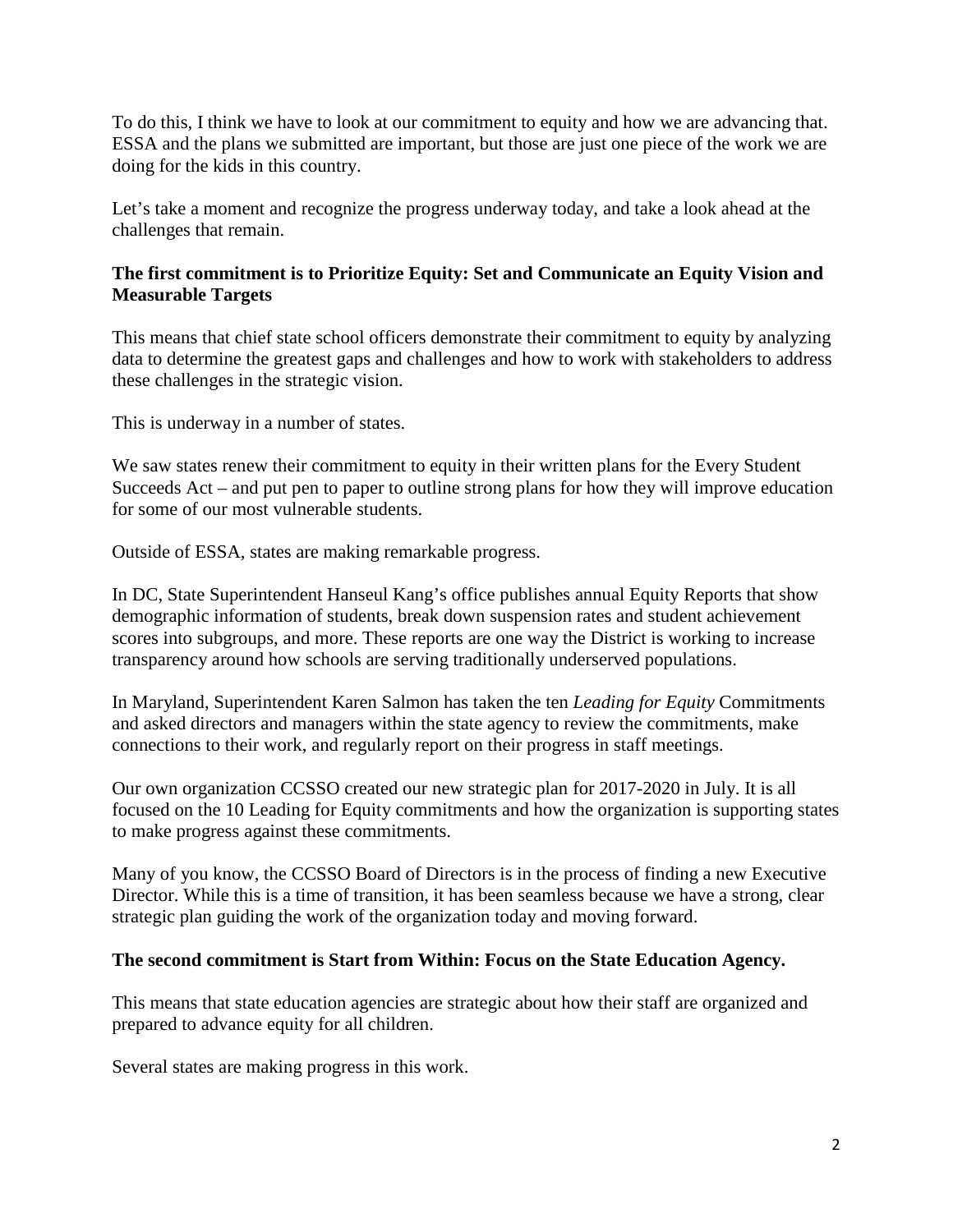In Oregon, the Oregon Department of Education created an Office of Equity, Diversity and Inclusion aimed at better supporting students and teachers across the state. Through this Office, Deputy Superintendent Colt Gill and his team work with stakeholders to create plans and strategies that will improve educational outcomes for traditionally underserved students. For example, the state has an African-American/Black Student Success Plan aligned with the state's strategic plan.

In Vermont and Wisconsin, state chiefs Rebecca Holcombe and Tony Evers offer implicit bias training to their staffs at the state education agency and are taking steps to make sure their staff know how to have conversations about race and poverty and educational equity.

In Mississippi, we restructured the state education department so that staff roles were aligned with our priorities, and we established a rigorous recruitment process to ensure we hired the best people who also reflected the racial makeup of our student population.

# **The third commitment is Measure What Matters: Create Accountability for Equity.**

This means states should design accountability systems and interventions in low-performing schools that will help meet the state's goals to achieve equitable education systems.

The Every Student Succeeds Act provides states with an opportunity to do this, and many have seized the opportunity.

Today, at least 35 states are now including a measure in their accountability system focused on making sure all students not only graduate college-ready but also prepared for a career, such as completing dual enrollment or earning an industry-recognized credential.

Thirty-eight states revamped their accountability systems to include some measure of student or teacher absenteeism.

Other states have proposed bold, innovative ways to achieve equity through accountability.

In Tennessee, for example, Commissioner Candice McQueen revised the state's accountability system to now base 40 percent of each school's rating on the results of its low-income, special education, and African-American, Hispanic, and Native American students. This places an impetus on districts and schools to ensure that they are providing an education that reaches each and every student in Tennessee.

In Connecticut, Commissioner Dianna Wentzell has moved beyond the traditional academic measures of test scores and graduation rates. She's also adding additional measures such as entrance into postsecondary after high school, physical fitness and access to the arts.

And we know we cannot stop at accountability.

# **Which leads me to commitment No. 4: Go Local: Engage Local Education Agencies (LEAs) and Provide Tailored and Differentiated Support**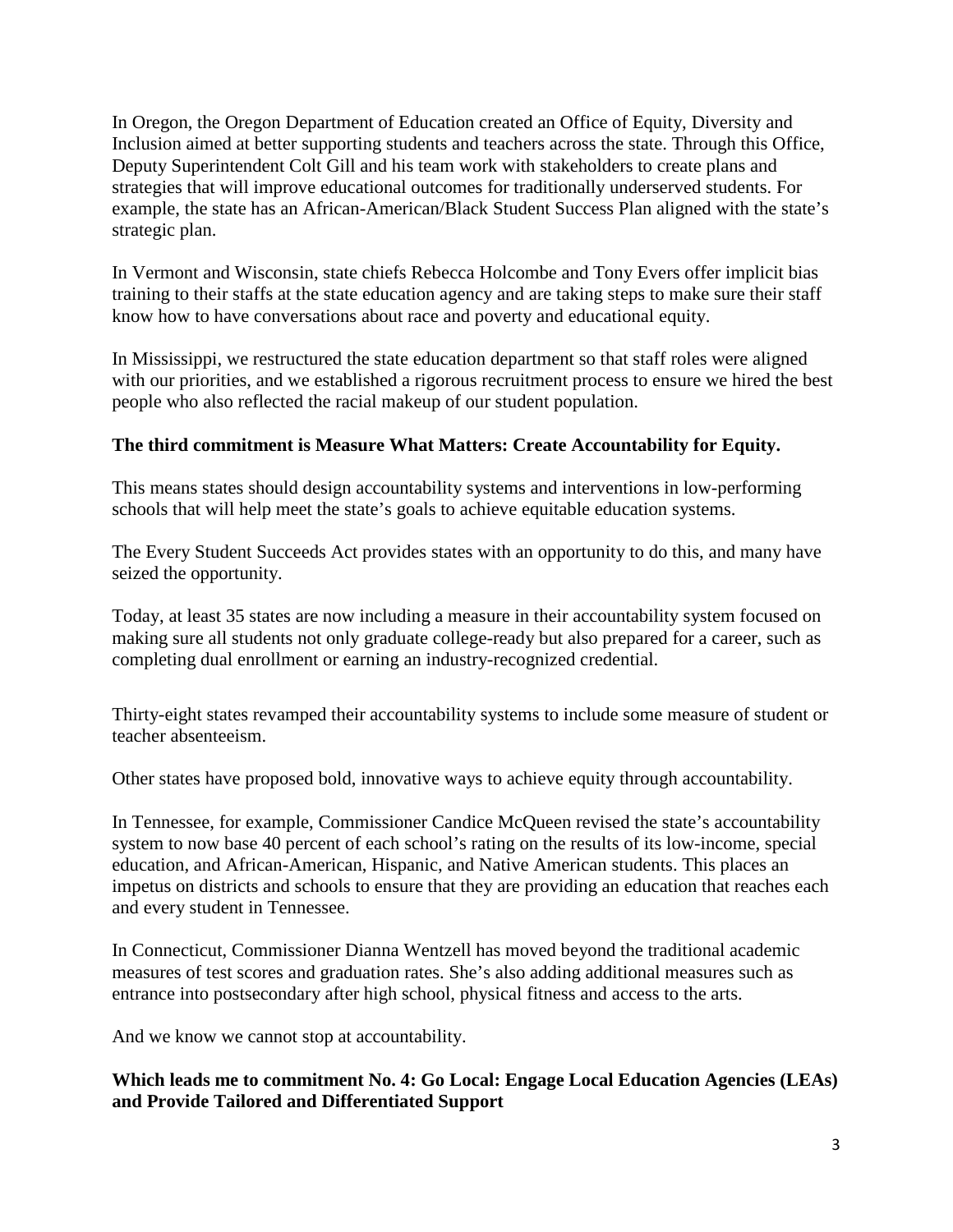States also are leading the way to work with stakeholders in how to intervene in those schools that are not best meeting the needs of students.

Across all 50 states and DC, the outside organization Results for America identified 162 promising practices for building and using evidence to improve student outcomes in its review of state ESSA plans.

We know conversations about promising practices continue today. They didn't end when we submitted our ESSA plans. You can point to D.C., Illinois, New York, North Dakota, and many more states in which committees and subcommittees are continuing to meet and talk through how to implement the ESSA plan – especially around school improvement.

In Illinois, for example, Superintendent Tony Smith recognizes the importance of school and district leadership to turn around low-performing schools and is working to put them in the lead through the new IL-EMPOWER improvement process. Beginning with a needs assessment and equity analysis, schools and districts will work with their community to create a plan, based in evidence and data, that meets their local student needs.

In South Carolina, Superintendent Molly Spearman is providing a catalogue of resources to local districts and offering Transformation Coaches to support schools in the implementation and monitoring of the interventions that will work best for them.

#### **The fifth commitment is Follow the Money: Allocate Resources to Achieve Fiscal Equity**

If you have worked in education, you know none of this is possible without funding. We all recognize money isn't the only solution, but it definitely helps. Money and resources also can exacerbate the inequities we see in our education system today.

It's our role as state leaders to ensure public education funding is distributed equitably.

This isn't easy – revamping a state funding formula might be one of the biggest challenges in a state. Yet we are seeing great progress in several states across the country.

In California, Superintendent Tom Torlakson has put in place the Local Control Funding Formula, one of the most ambitious efforts in the nation to serve low-income students. It provides \$10 billion in extra funds annually to school districts so they can better serve students from low-income families, foster youth, and English Learners. A recent study by the Learning Policy Institute found that California's Local Control Funding Formula not only led to increases in teacher salaries and instructional expenditures, but also have led to increases in high school graduation rates and academic achievement, particularly among children from low-income families.

In Nevada, under Superintendent Steve Canavero's leadership, the Department has allocated \$75 million a year to provide intensive supports to schools with high populations of English learners and low-income students.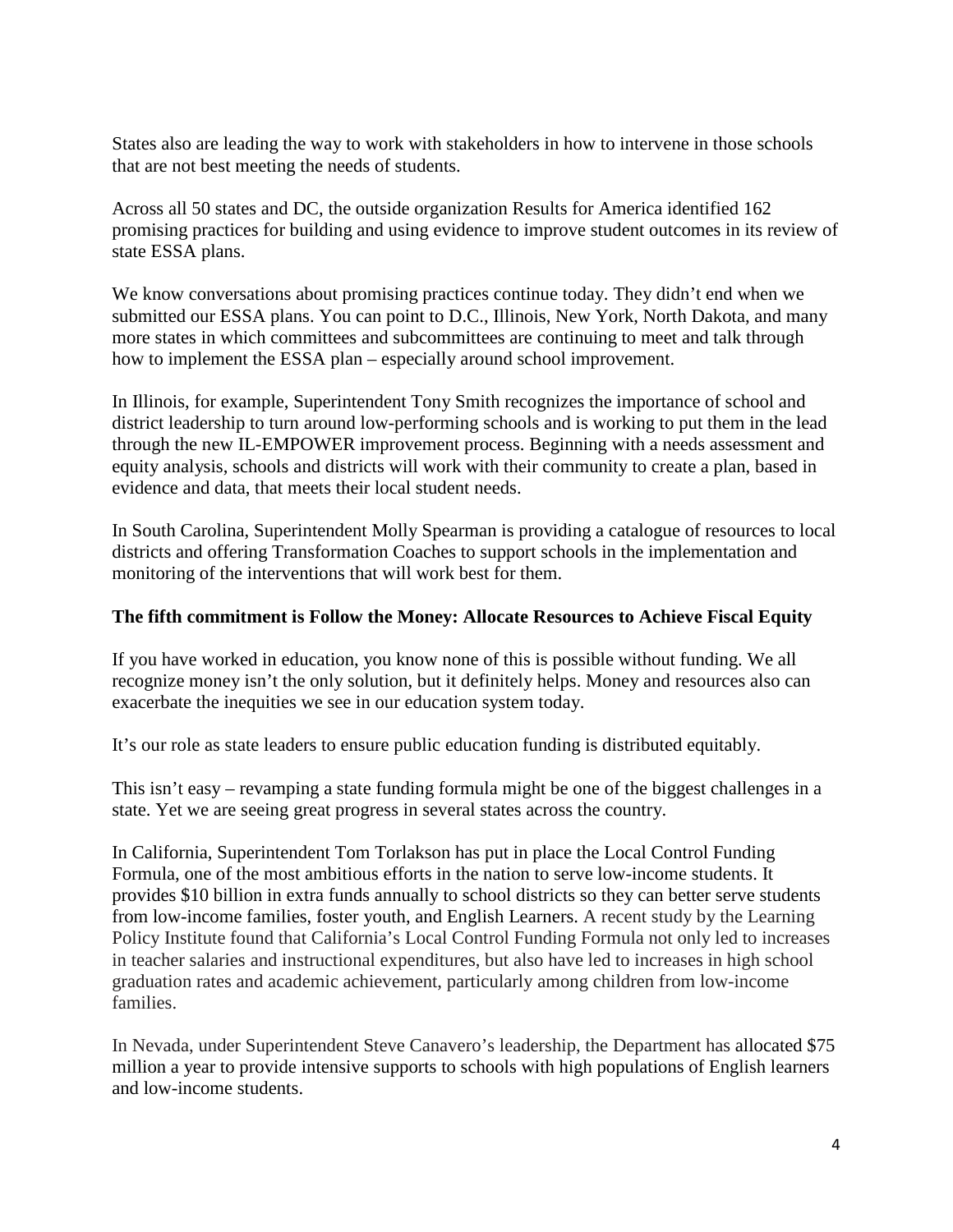# **The 6th equity commitment is the one I personally am passionate about. Start Early: Invest in the Youngest Learners.**

This is the commitment I have chosen to focus on as President of CCSSO this year.

High-quality early childhood education is critical if all children are going to make progress and be successful, especially low-income children.

We have to make sure every child shows up in kindergarten not only ready to learn, but prepared to learn. This is how we as state leaders can prevent achievement gaps before they ever surface.

Every time I talk about this, I am reminded of the community in Petal, Mississippi. You are going to hear much more about this later today and the model they have become for our entire state.

But in Petal, a group of teachers at the primary school recognized in the late 90s that too many kids were showing up in kindergarten unprepared to learn. Some didn't even know how to hold a book.

These teachers decided to do something about it. The principal and a couple teachers got in a car and drove to the local Head Start Center and started a conversation. They asked, how can we help you?

Next, they drove to the local private daycare providers and started the same conversations.

Those conversations continue today.

Because of these teachers, because of this ongoing dialogue, Petal is one of the top-performing districts in the state. Parents are moving to Petal so their kids can go to school there and succeed.

They also have become a model for our Early Learning Collaboratives Program we have opened up across the state – where public schools work with Head Start and private providers to close gaps before they ever begin.

This is what state leadership can do. As state leaders, you have the leverage to start conversations across private and public providers and foster productive conversations about high-quality early learning.

I am excited that CCSSO launched in January the Promoting High-Quality Prekindergarten Network, a group of 8 states working together and with national experts to improve the funding, access and policies that support state-funded preschool programs for all students.

**The 7th commitment is to Engage More Deeply: Monitor Equitable Implementation of State Standards and Assessments.**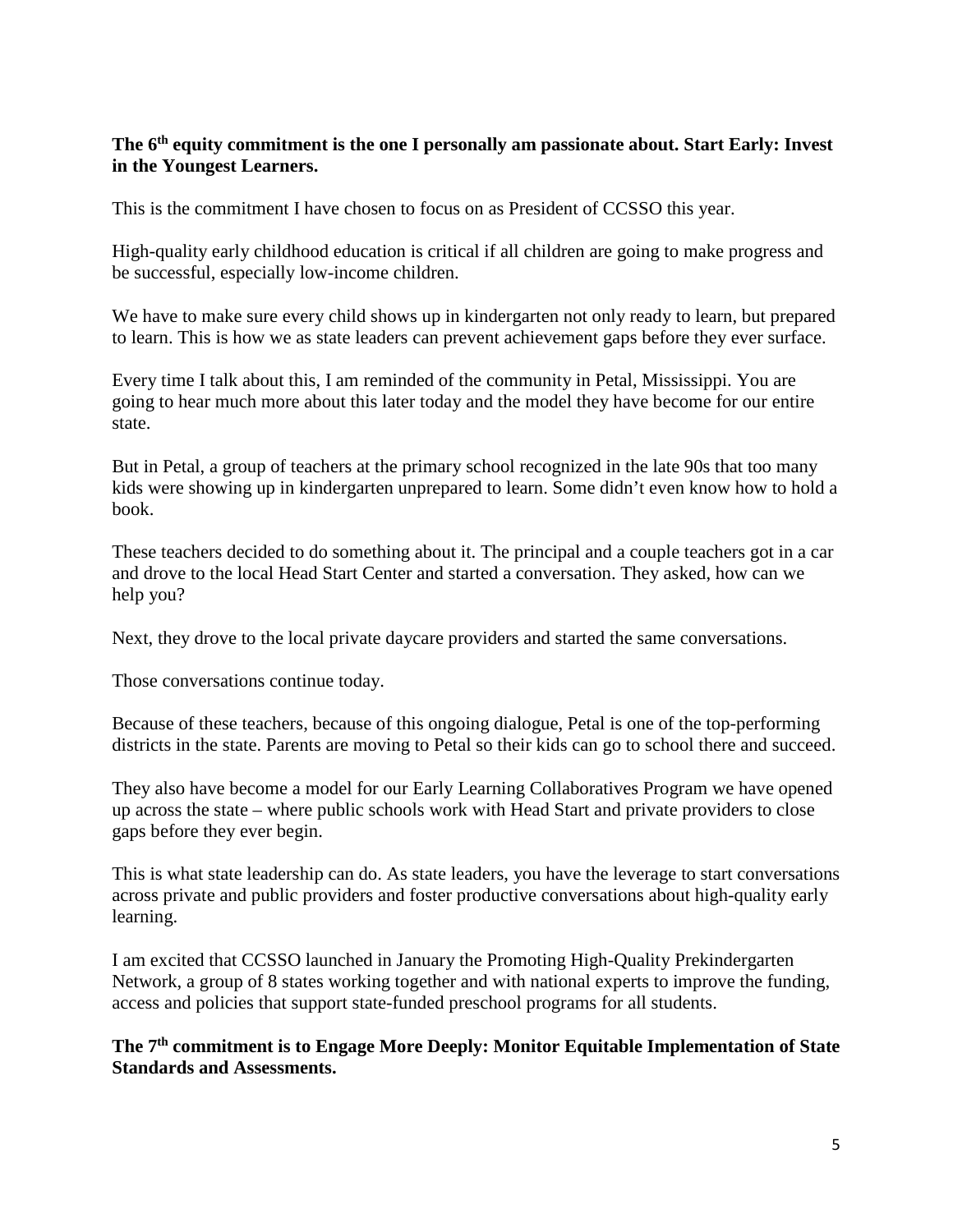This means while most states are not directly responsible for running schools or hiring teachers, we do have an important role to ensure local schools and districts have the support they need to implement standards and assessments equitably.

A significant innovation in recent years has come out of Louisiana. Thanks to Superintendent John White's leadership, that state is giving teachers and local districts the support they need to not only understand higher academic standards but also to better understand which textbooks and other curricular materials best meet those standards.

Research has shown that low-income students are less likely to have access to high-quality content or textbooks in the classroom than students in higher income communities. This inequity in part accounts for the significant achievement gap between these students and their more affluent peers.

It is our job as state leaders to ensure teachers have access to both high-quality materials and the training and support they need to use them well so they can have the greatest impact on student achievement.

That's exactly what they are doing in Louisiana, where they have enlisted the help of teachers to review, develop, and promote what they call "Tier 1 curricula." The state promotes the use of the Tier 1 curricula across the state so all schools and teachers have access.

I am proud that Mississippi is learning from Louisiana's great work and how we can better support our local schools and in providing all teachers with access to high-quality instructional materials.

Realizing in Mississippi that the decisions around curriculum are made locally, we have been working with teachers on how to recognize high-quality materials, and we led an initiative in which teachers developed exemplar lessons to share statewide.

Across every commitment is a common thread: the importance of the teacher in the classroom. Without effective teachers, we know our students cannot be successful. Therefore, Commitment No. 8 is **Value People: Focus on Teachers and Leaders.** 

This can mean a number of things, but to us as state leaders, it means making sure every child, especially low-income students and students of color, have a quality, effective and experience teacher.

It also means investing in our current and future workforce so they are better prepared to meet the needs of all learners, who are increasingly becoming more diverse.

CCSSO's immediate past president Melody Schopp of South Dakota led on this equity commitment over the past year. She specifically focused on creating ways for state chiefs to elevate the voice of teachers in state policy discussions.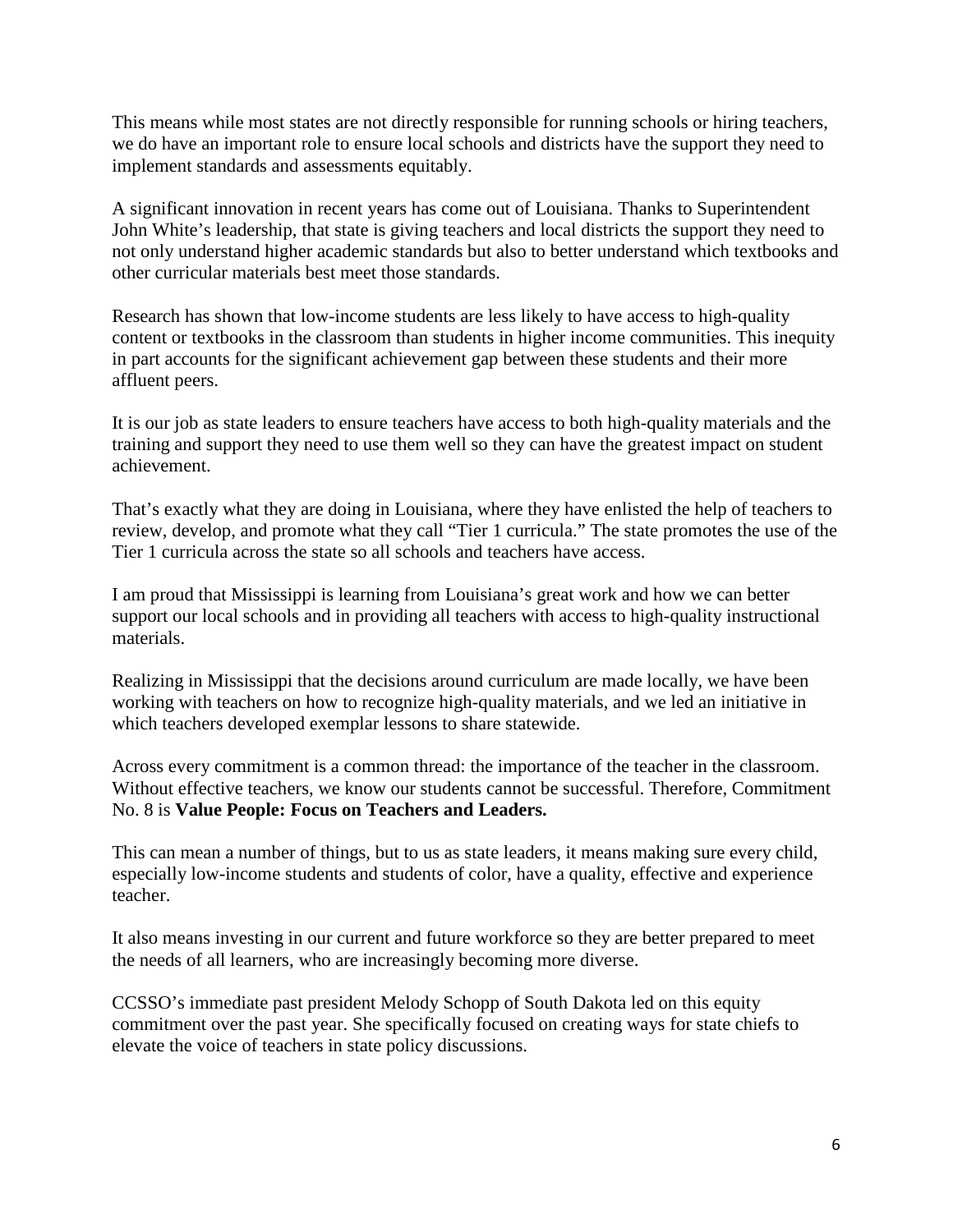Last year, South Dakota piloted a Teacher Table – an opportunity for teachers to join policymakers and other stakeholders to study data on its teaching workforce and come up with solutions to tackle its particular teacher recruitment and retention challenges.

After a successful pilot, other states like New York and Florida are now exploring similar models.

Other states have made significant progress in this area.

In Ohio, the state developed an educator equity plan in 2015, similar to other states. Under the leadership of Superintendent Paolo DeMaria, the state is hosting equity labs across the state to support local districts in examining their data and finding ways to increase equitable access for all students.

In Pennsylvania, Secretary Pedro Rivera has focused strongly on school leadership. He launched the Superintendents' Academy—a year-long, equity-focused professional development opportunity that has reached approximately 140 school leaders.

I am also excited to share that later this month, CCSSO will launch a new network of states focused on systems-level changes that will lead to diversifying the education workforce and supporting future and current educators in effectively teaching students of different cultural backgrounds.

Over the past year, I have recognized the important of Commitment No. 9 more than ever. No 9 is to **Improve Conditions for Learning: Focus on School Culture, Climate, and Social-Emotional Development.** 

Schools have become much more than places where children come to learn math, reading, science or arts.

They are community centers in a small, rural town. They are places of safety and comfort for many kids. For too many children, they are the only place they get a meal.

That is why we recognize that to achieve equity we have to provide safe, supportive school environments where every child is free to learn.

Going forward, CCSSO will be establishing a working group of state chiefs to focus on the issue of how we follow through on our commitment to ensure every school is a safe, supportive environment for students and teachers.

In light of the recent tragedies in Parkland, Florida and Benton, Kentucky, and far too many mass shootings that have taken place at schools across this country in recent years, we have heard a call to action from our state leaders and recognize it is time to come together as state chiefs to find solutions for our children.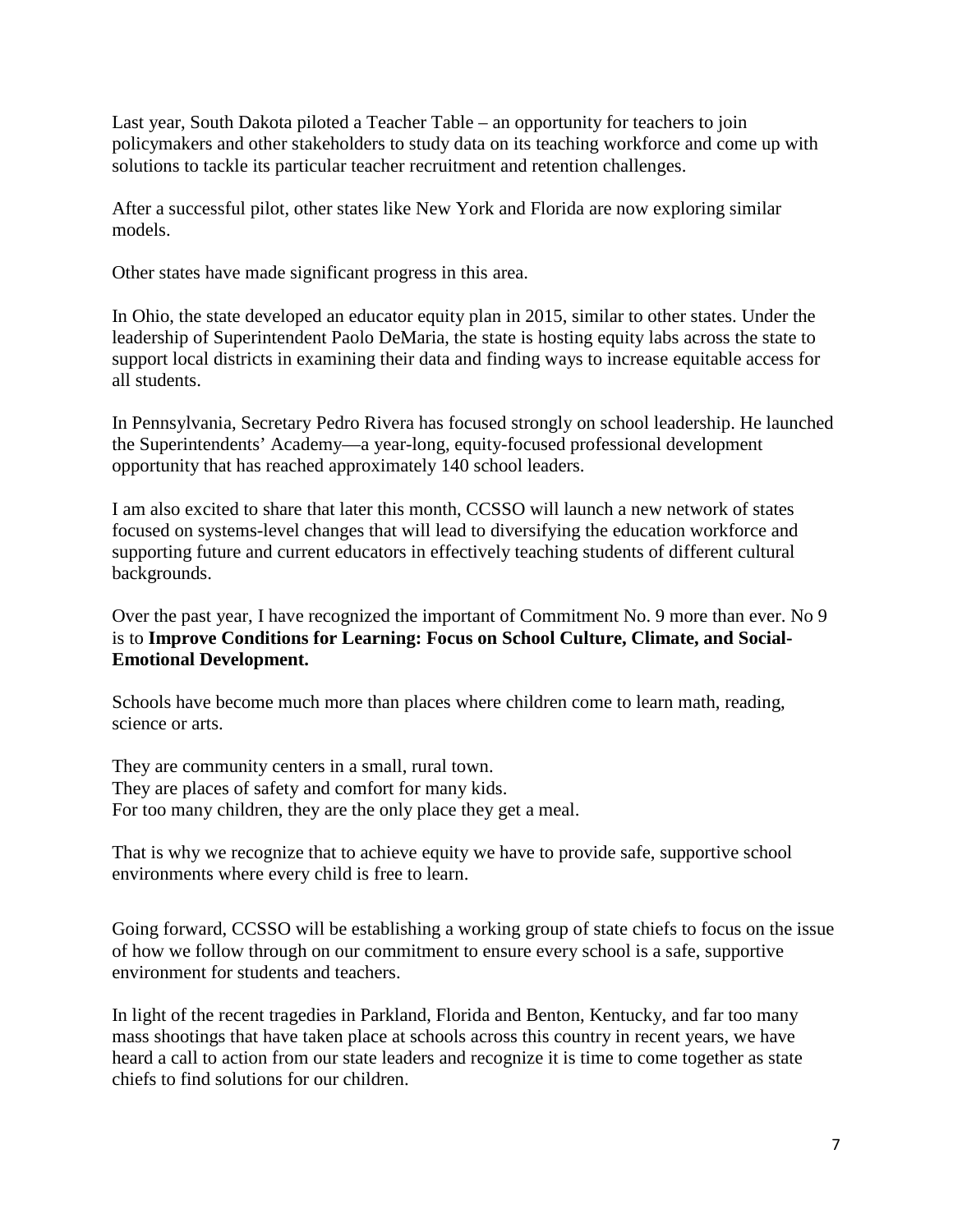This work will not be easy. School safety sits at the intersection of many complicated issues, but CCSSO and our state chiefs welcome the difficult conversations that will move us forward in making schools safer for every child.

This work is just beginning and we expect to have more information to you and your states in the coming weeks.

Regarding school climate and culture, the Iowa Department of Education under Director Ryan Wise's leadership is now administering the Conditions for Learning survey and using it as part of its school accountability system. This is one way the state is making sure student voice is considered when evaluating school climate and culture.

In Minnesota, the state has taken several innovative steps under the leadership of Commissioner Brenda Cassellius. The department recently repurposed funding to create a new position focused on equity and supporting districts in working with local communities to meet the needs of students. The Department also developed a toolkit to help schools create environments where transgender and gender nonconforming students are safe, supported and fully included.

In Oklahoma, Superintendent Joy Hofmeister and her team decided to make use food as an academic intervention and ensure greater access to the federal school, summer, and afterschool nutrition programs for any school identified as needing improvement.

Last but not least, we know that students should have options regarding how and where they go to school, taking into account the needs of their local community.

# That brings us to Commitment 10: **Empower Student Options: Ensure Families Have Access to High-Quality Educational Options That Align to Community Needs**

Regardless of where they live, all students must have access to advanced coursework and educational options that best meet their learning needs.

In North Dakota, Superintendent Kirsten Baesler is working to accomplish this through a new law that creates a system that allows parents to enroll in schools outside of their zoned districts if they want. The goal is to ensure students can get access to the right educational resources at the right moment in their education.

In Florida, the Department of Education facilitates all public schools—both district and charter to share best practices so both sectors can learn from one another in how best to serve students and parents.

# **Conclusion**

As you can see through these 10 equity commitments, we are making progress. States are taking the lead. We are working to make improvements for the students in this country.